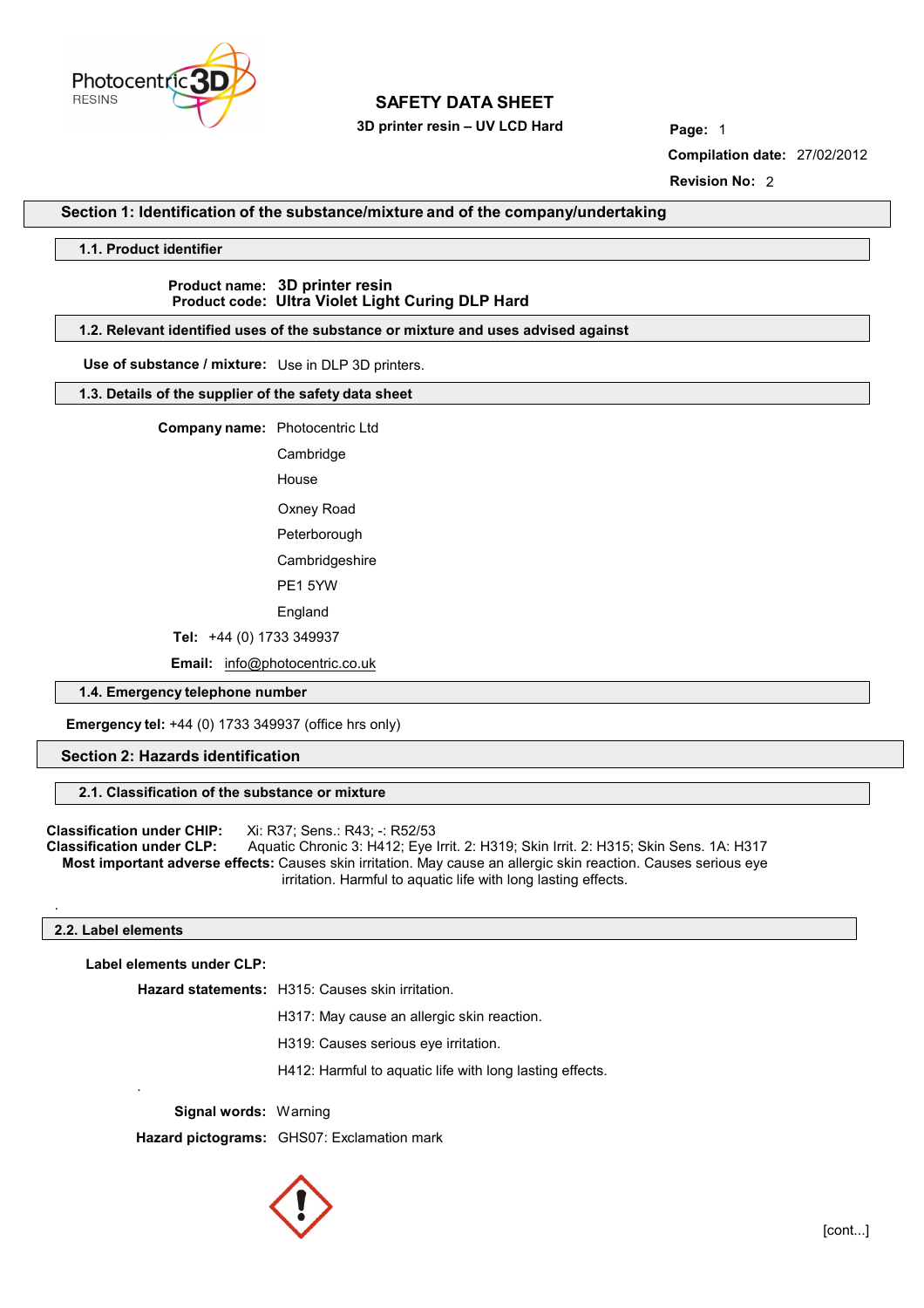3D Printer Resin - UV LCD Hard

Page: 2

**Precautionary statements:** P261: Avoid breathing dust/fumes/gas/mist/vapours/spray. P264: Wash hands thoroughly after handling. P280: Wear protective gloves/protective clothing/eye protection/face protection. P302+352: IF ON SKIN: Wash with plenty of water/. P305+351+338: IF IN EYES: Rinse cautiously with water for several minutes. Remove contact lenses, if present and easy to do. Continue rinsing. P321: Specific treatment (see instructions on this label).

#### **2.3. Other hazards**

**PBT:** This product is not identified as a PBT/vPvB substance.

## **Section 3: Composition/information on ingredients**

**3.2. Mixtures**

## **Hazardous ingredients:**

## ACRYLATE OLIGOMER

| <b>EINECS</b>           | CAS                | PBT/WEL | <b>CLP Classification</b>               | Percent |
|-------------------------|--------------------|---------|-----------------------------------------|---------|
| <b>PROPRIETARY</b>      | <b>PROPRIETARY</b> | -       | Eye Irrit. 2: H319; Skin Sens. 1: H317  | 30-50%  |
| ACRYLATE MONOMER        |                    |         |                                         |         |
|                         | <b>PROPRIETARY</b> |         | Skin Irrit. 2: H315; Eye Irrit. 2: H319 | 10-30%  |
| METHACRYLATE MONOMER    |                    |         |                                         |         |
| <b>PROPRIETARY</b>      | PROPRIETARY        | -       | Skin Irrit. 2: H315; Eye Irrit. 2: H319 | 10-30%  |
| <b>ACRYLATE MONOMER</b> |                    |         |                                         |         |

# PROPRIETARY PROPRIETARY - Exercise  $\vert$  Eye Irrit. 2: H319; Skin Irrit. 2: H315; Skin Sens. 1: H317

## PHOTOINITIATOR

| <b>PROPRIETARY</b> | Eye Irrit. 2: H319; Skin Sens. 1A: | $.5 - 3\%$ |
|--------------------|------------------------------------|------------|
|                    | H317; Aquatic Chronic 2: H411      |            |

## PHOTOINITIATOR

| <b>PROPRIETARY   PROPRIETARY  </b> |  | Skin Sens. 1: H317; Repr. 2: H361f;  | $0.1 - 1\%$ |
|------------------------------------|--|--------------------------------------|-------------|
|                                    |  | <sup>1</sup> Aguatic Chronic 2: H411 |             |
|                                    |  |                                      |             |

## ACRYLATE MONOMER

| PROPRIETARY   PROPRIETARY |  | Eve Irrit. 2: H319: Skin Irrit. 2: H315: | $0.1 - 1\%$ |
|---------------------------|--|------------------------------------------|-------------|
|                           |  | ⊥ Skin Sens. 1: H317                     |             |

3-10%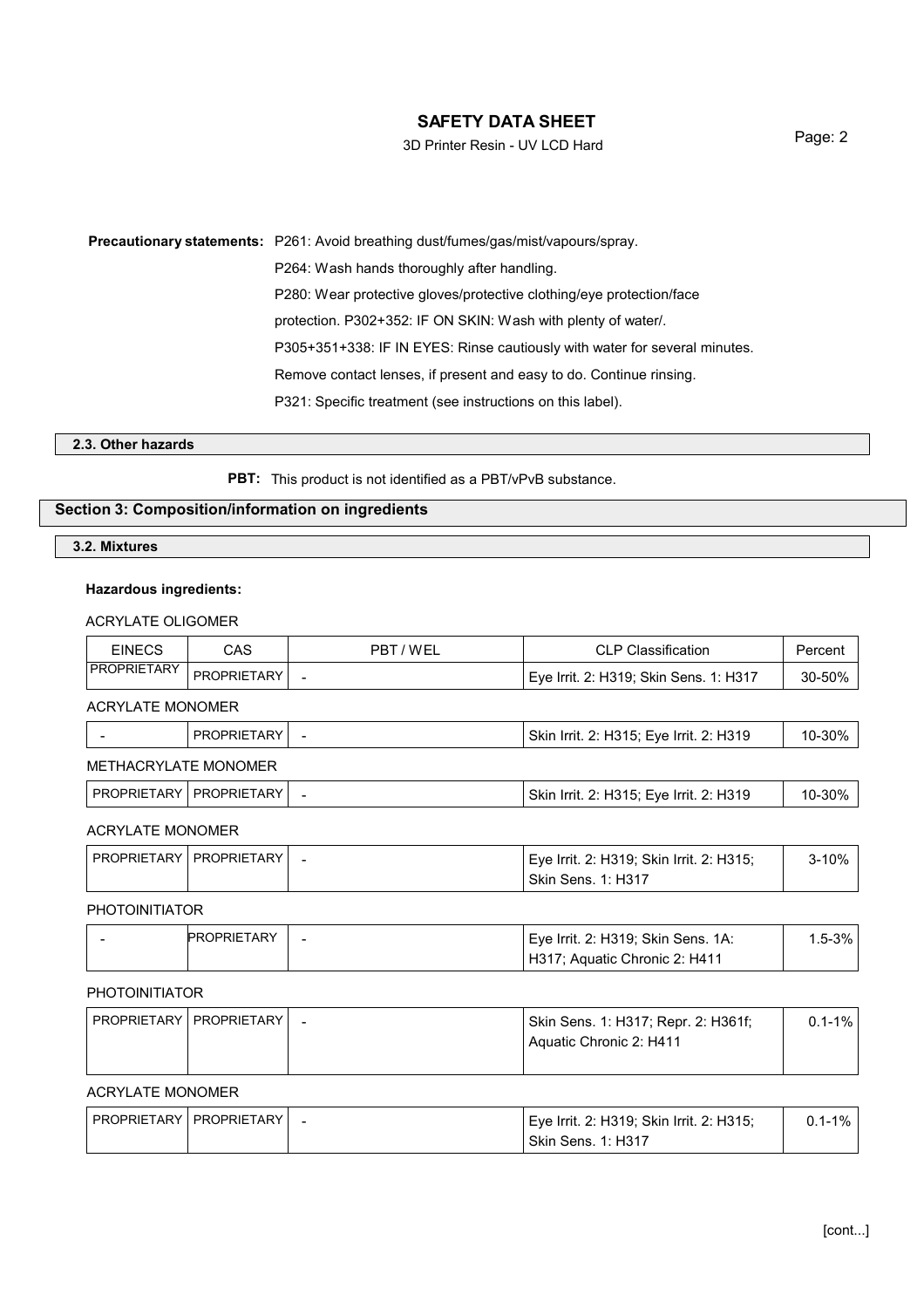3D Printer Resin – UV LCD Hard

## **Section 4: First aid measures**

## **4.1. Description of first aid measures**

| <b>Skin contact:</b> Remove all contaminated clothes and footwear immediately unless stuck to skin. Wash |
|----------------------------------------------------------------------------------------------------------|
| immediately with plenty of soap and water.                                                               |
| <b>Eye contact:</b> Bathe the eye with running water for 15 minutes. Consult a doctor.                   |
| <b>Ingestion:</b> Wash out mouth with water. Consult a doctor.                                           |
| Inhalation: Remove casualty from exposure ensuring one's own safety whilst doing so. Consult a           |
| doctor.                                                                                                  |

#### **4.2. Most important symptoms and effects, both acute and delayed**

**Skin contact:** There may be irritation and redness at the site of contact.

**Eye contact:** There may be irritation and redness. The eyes may water profusely.

**Ingestion:** There may be soreness and redness of the mouth and throat.

**Inhalation:** There may be irritation of the throat with a feeling of tightness in the chest. Exposure may cause coughing or wheezing.

**Delayed / immediate effects:** Immediate effects can be expected after short-term exposure.

**4.3. Indication of any immediate medical attention and special treatment needed**

**Immediate / special treatment:** Eye bathing equipment should be available on the premises.

## **Section 5: Fire-fighting measures**

#### **5.1. Extinguishing media**

**Extinguishing media:** Suitable extinguishing media for the surrounding fire should be used. Use water spray to cool containers.

#### **5.2. Special hazards arising from the substance or mixture**

**Exposure hazards:** In combustion emits toxic fumes.

**5.3. Advice for fire-fighters**

**Advice for fire-fighters:** Wear self-contained breathing apparatus. Wear protective clothing to prevent contact with skin and eyes.

## **Section 6: Accidental release measures**

#### **6.1. Personal precautions, protective equipment and emergency procedures**

**Personal precautions:** Refer to section 8 of SDS for personal protection details. If outside do not approach from downwind. If outside keep bystanders upwind and away from danger point. Mark out the contaminated area with signs and prevent access to unauthorised personnel. Turn leaking containers leak-side up to prevent the escape of liquid.

#### **6.2. Environmental precautions**

**Environmental precautions:** Do not discharge into drains or rivers. Contain the spillage using bunding.

#### **6.3. Methods and material for containment and cleaning up**

**Clean-up procedures:** Absorb into dry earth or sand. Transfer to a closable, labelled salvage container for disposal by an appropriate method.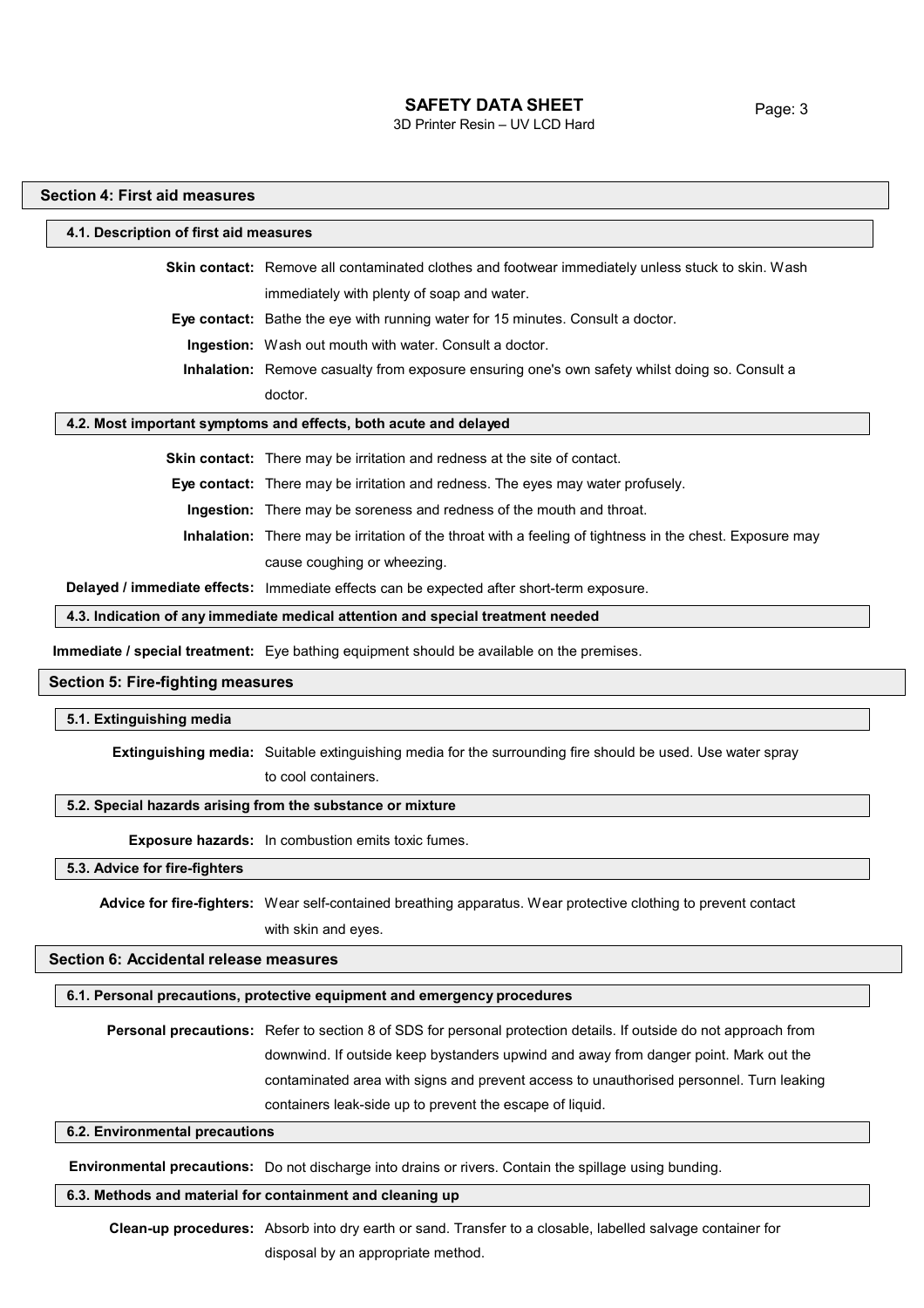3D Printer Resin – UV LCD Hard

#### **6.4. Reference to other sections**

**Reference to other sections:** Refer to section 8 of SDS.

## **Section 7: Handling and storage**

#### **7.1. Precautions for safe handling**

**Handling requirements:** Avoid direct contact with the substance. Ensure there is sufficient ventilation of the area.

Do not handle in a confined space. Avoid the formation or spread of mists in the air.

#### **7.2. Conditions for safe storage, including any incompatibilities**

**Storage conditions:** Store in cool, well ventilated area. Keep container tightly closed. The floor of the storage room must be impermeable to prevent the escape of liquids.

#### **7.3. Specific end use(s)**

**Specific end use(s):** No data available.

## **Section 8: Exposure controls/personal protection**

**8.1. Control parameters**

**Workplace exposure limits:** No data available.

**DNEL/PNEC Values**

**DNEL / PNEC** No data available.

#### **8.2. Exposure controls**

|                                            | <b>Engineering measures:</b> Ensure there is sufficient ventilation of the area. The floor of the storage room must be |  |
|--------------------------------------------|------------------------------------------------------------------------------------------------------------------------|--|
|                                            | impermeable to prevent the escape of liquids.                                                                          |  |
|                                            | <b>Respiratory protection:</b> Self-contained breathing apparatus must be available in case of emergency.              |  |
| <b>Hand protection:</b> Protective gloves. |                                                                                                                        |  |
|                                            | <b>Eye protection:</b> Safety glasses. Ensure eye bath is to hand.<br><b>Skin protection:</b> Protective clothing.     |  |

#### **Section 9: Physical and chemical properties**

#### **9.1. Information on basic physical and chemical properties**

|                                                  | <b>State: Liquid</b>                    |                                           |                           |        |
|--------------------------------------------------|-----------------------------------------|-------------------------------------------|---------------------------|--------|
|                                                  | <b>Colour: Various</b>                  |                                           |                           |        |
|                                                  | <b>Odour:</b> Characteristic odour      |                                           |                           |        |
| <b>Evaporation rate: Negligible.</b>             |                                         |                                           |                           |        |
|                                                  | <b>Oxidising:</b> No data available.    |                                           |                           |        |
| <b>Solubility in water:</b> Slightly soluble     |                                         |                                           |                           |        |
|                                                  | Also soluble in: Most organic solvents. |                                           |                           |        |
| Viscosity: Low                                   |                                         |                                           |                           |        |
| Boiling point/range $C: >35$                     |                                         | Melting point/range°C: No data available. |                           |        |
| Flammability limits %: lower: No data available. |                                         |                                           | upper: No data available. |        |
| <b>Flash point °C:</b> $>93$                     |                                         |                                           |                           | [cont] |
|                                                  |                                         |                                           |                           |        |

Page: 4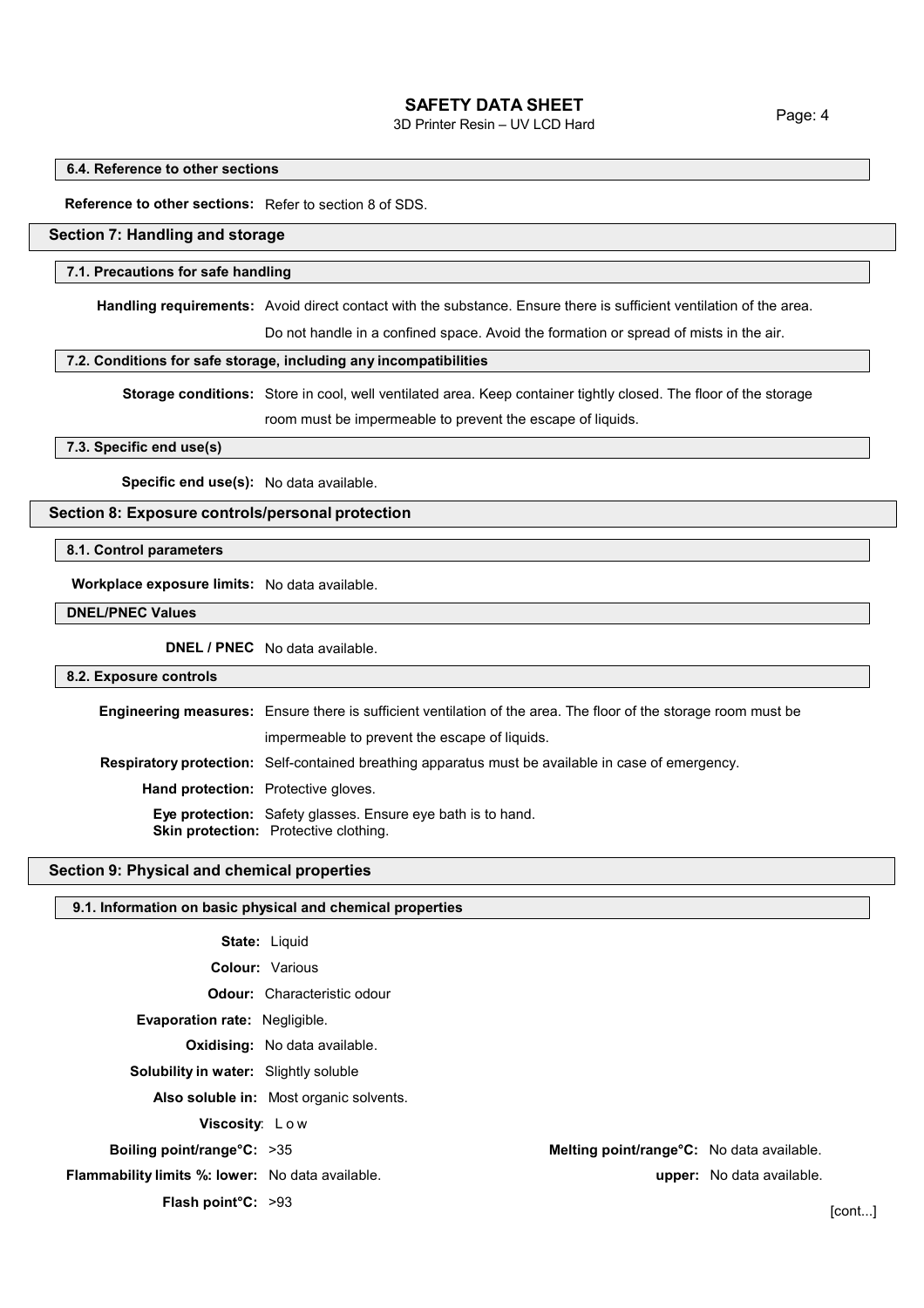3D Printer Resin – UV LCD Hard

Page: 5

**Autoflammability°C:** No data available. **Vapour pressure:** No data available.

**Relative density:** No data available. **pH:** Not applicable.

**Part.coeff. n-octanol/water:** No data available.

**VOC g/l:** Not applicable.

**9.2. Other information**

**Other information:** No data available.

## **Section 10: Stability and reactivity**

**10.1. Reactivity**

**Reactivity:** Stable under recommended transport or storage conditions.

#### **10.2. Chemical stability**

**Chemical stability:** Stable under normal conditions.

## **10.3. Possibility of hazardous reactions**

**Hazardous reactions:** Hazardous reactions will not occur under normal transport or storage conditions.

Decomposition may occur on exposure to conditions or materials listed below.

## **10.4. Conditions to avoid**

#### **Conditions to avoid:** Heat.

#### **10.5. Incompatible materials**

**Materials to avoid:** Strong oxidising agents. Strong acids.

## **10.6. Hazardous decomposition products**

**Haz. decomp. products:** In combustion emits toxic fumes.

## **Section 11: Toxicological information**

#### **11.1. Information on toxicological effects**

#### **Hazardous ingredients:**

**Acrylate monomer**

| <b>IPR</b> | <b>RAT</b> | LD50 | 55   | mg/kg |
|------------|------------|------|------|-------|
| ORL        | <b>RAT</b> | LD50 | 5190 | µl/kg |

#### **Acrylate monomer**

| <b>IPR</b> | <b>RAT</b> | LD50 | 760 | mg/kg |
|------------|------------|------|-----|-------|
| ORL        | <b>RAT</b> | LD50 |     | gm/kg |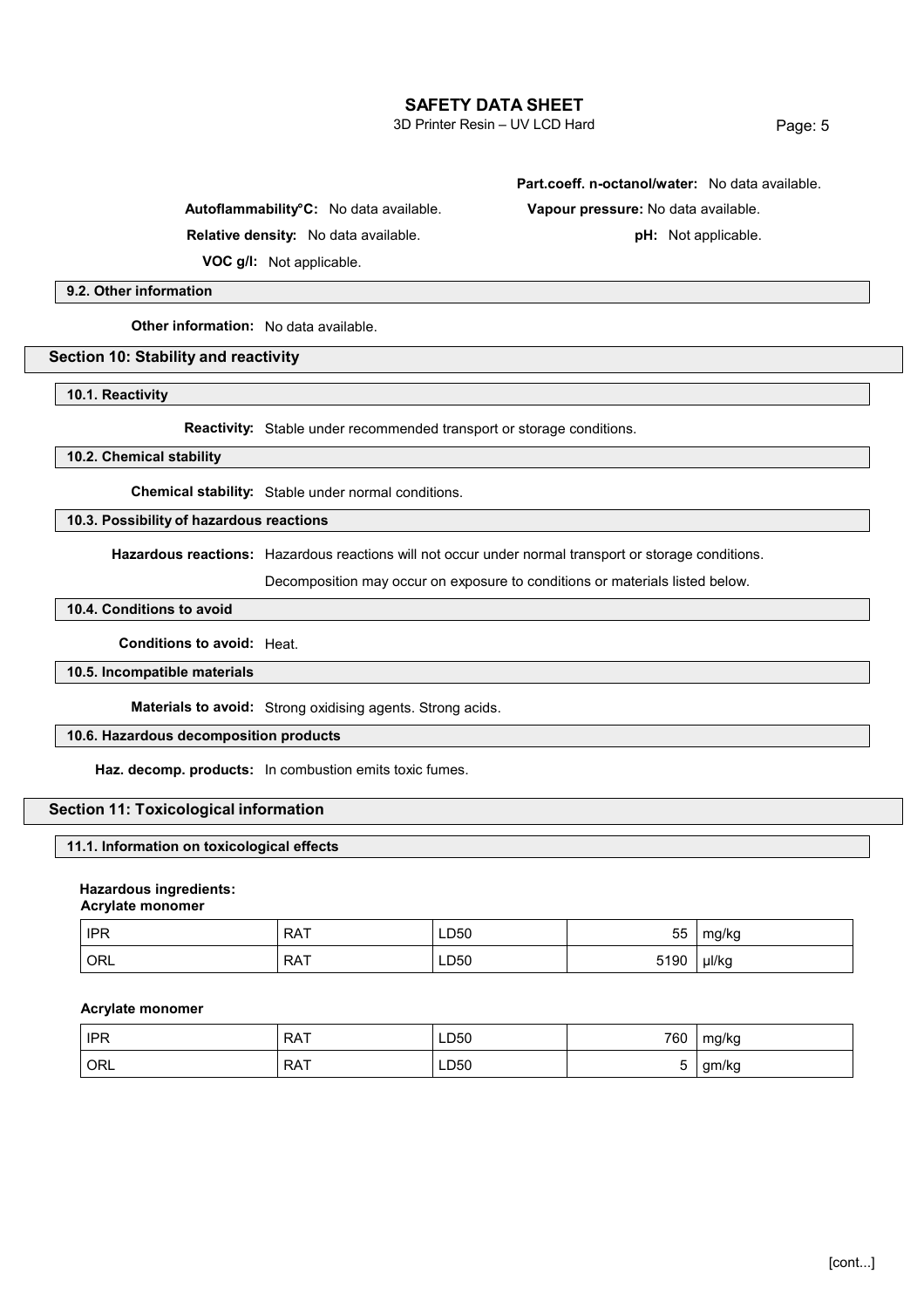3D Printer Resin – UV LCD Hard

Page: 6

## **Relevant hazards for substance:**

| Hazard                        | Route | Basis                 |
|-------------------------------|-------|-----------------------|
| Skin corrosion/irritation     | DRM   | Hazardous: calculated |
| Serious eye damage/irritation | OPT   | Hazardous: calculated |

#### **Symptoms / routes of exposure**

**Skin contact:** There may be irritation and redness at the site of contact.

**Eye contact:** There may be irritation and redness. The eyes may water profusely.

**Ingestion:** There may be soreness and redness of the mouth and throat.

**Inhalation:** There may be irritation of the throat with a feeling of tightness in the chest. Exposure may cause coughing or wheezing.

**Delayed / immediate effects:** Immediate effects can be expected after short-term exposure.

## **Section 12: Ecological information**

**12.1. Toxicity**

**Ecotoxicity values:** No data available.

#### **12.2. Persistence and degradability**

#### **Persistence and degradability:** Biodegradable.

**12.3. Bioaccumulative potential**

**Bioaccumulative potential:** No bioaccumulation potential.

**12.4. Mobility in soil**

**Mobility:** Readily absorbed into soil.

#### **12.5. Results of PBT and vPvB assessment**

**PBT identification:** This product is not identified as a PBT/vPvB substance.

**12.6. Other adverse effects**

**Other adverse effects:** Negligible ecotoxicity.

#### **Section 13: Disposal considerations**

**13.1. Waste treatment methods**

**Disposal operations:** Transfer to a suitable container and arrange for collection by specialised disposal

- company.
- **NB:** The user's attention is drawn to the possible existence of regional or national regulations regarding disposal.

## **Section 14: Transport information**

### **14.1. UN number**

**UN number:** Not applicable.